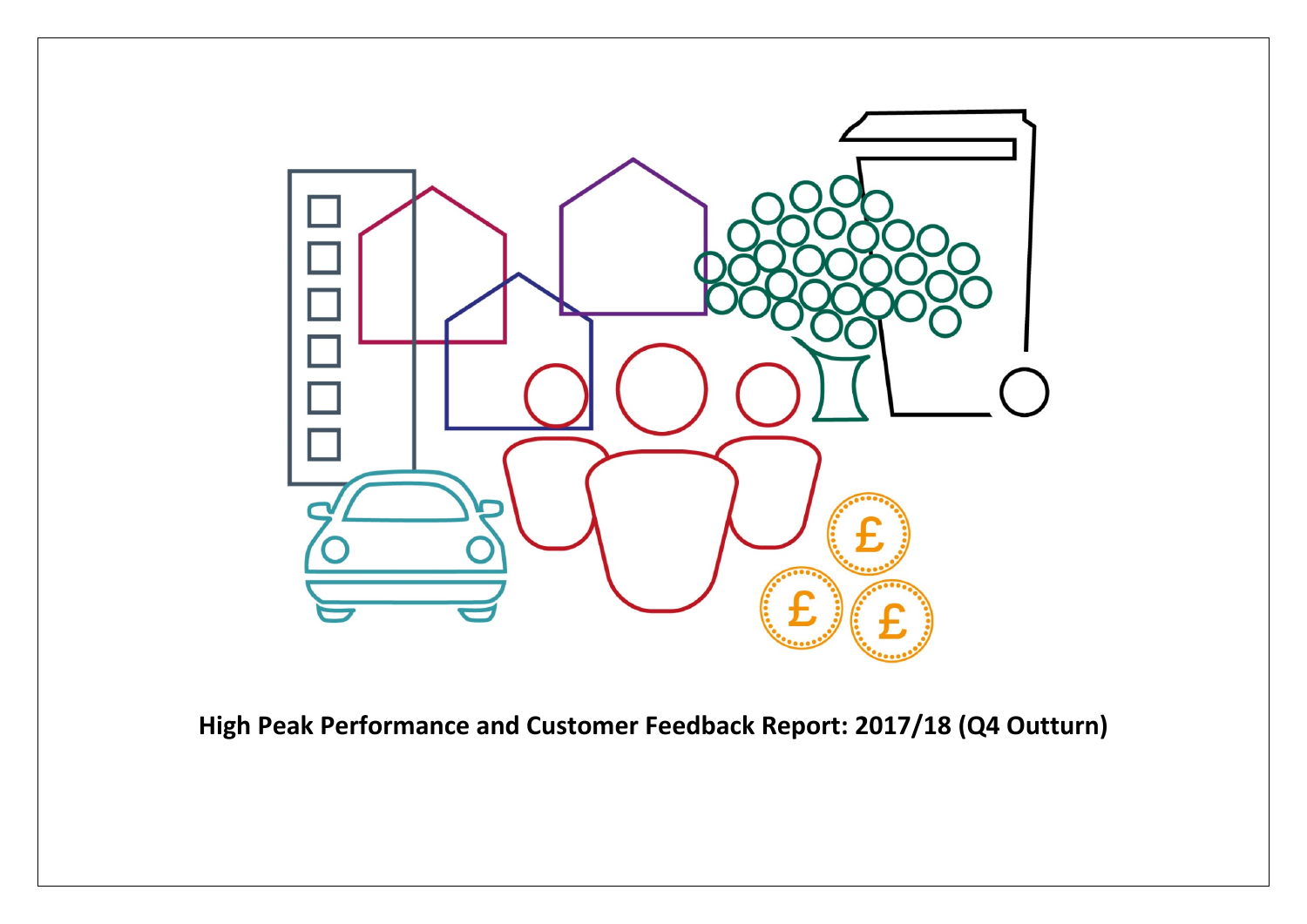# **High Peak Q4 Summary**

The following report provides Councillors with an overview of performance at High Peak for the period April 2017 to March 2018 in relation to the Council's corporate plan priorities and the associated performance targets and projects. The report also provides an overview of the results from the Council's customer feedback system in terms of how we handle and learn from complaints, and the level of comments and compliments.

#### **Performance Overview**

There are 126 'monthly', 'quarterly' and 'annual only' reported performance measures at High Peak, which represents a reduction on last year. The chart below shows the results for the year 2017/18 against 71 indicators, and reveals an 11% improvement in performance compared to the previous year. The actions being taken to address the 'off track' measures are detailed at the end of this report.

The report also provides an update on the progress of key projects that contribute to the priority actions outlined in the revised 2017-2019 Corporate Plan. The table below right explains the colour coding used to describe the current status of these actions / projects.



#### **Customer Feedback Overview**

The targets for low levels of repeat complaints and responding to complaints within 10 days have both been exceeded during 2017/18 and there has been a significant decrease in the number of stage 1 complaints compared to Q4 last year (-18%). A new system that helps the council to record, monitor and report on complaints went live in April 2018.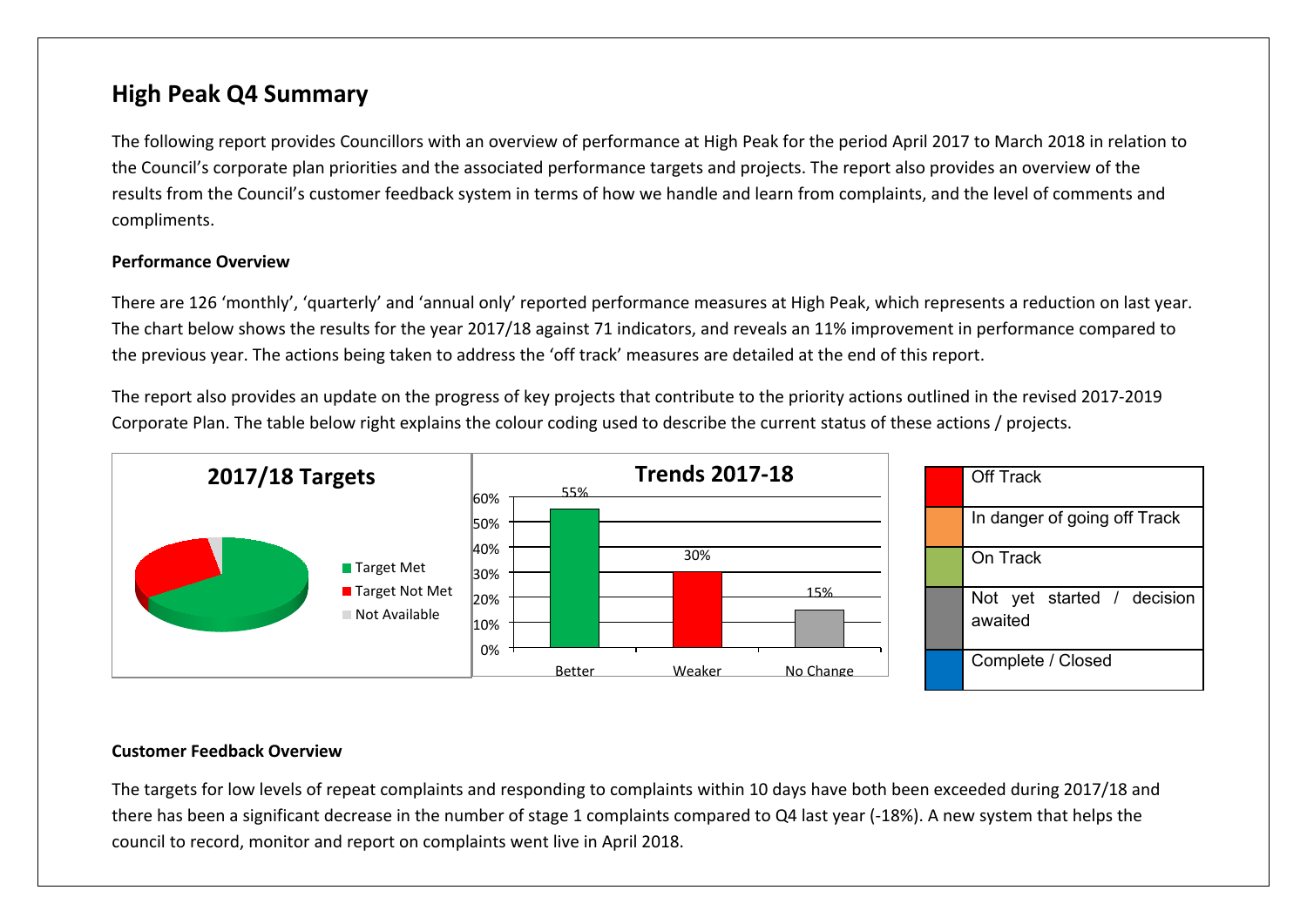

# *Aim 1: Help create a safer and healthier environment for our residents to live and work*

Under aim one the Council is 'off track' for the number of households in temporary accommodation; Housing Benefit new claims processing; right to buy transactions performed within statutory timescales by legal services and the level of external funding secured to support the physical activity and sport strategy.

#### Celebrating Success:

At the close of 2017/18 the following performance indicators outstripped their targets:

- $\checkmark$  The prevention of homelessness (cases assisted)
- $\checkmark$  Housing benefit change of circumstance processing
- $\checkmark$  Accuracy of benefit determinations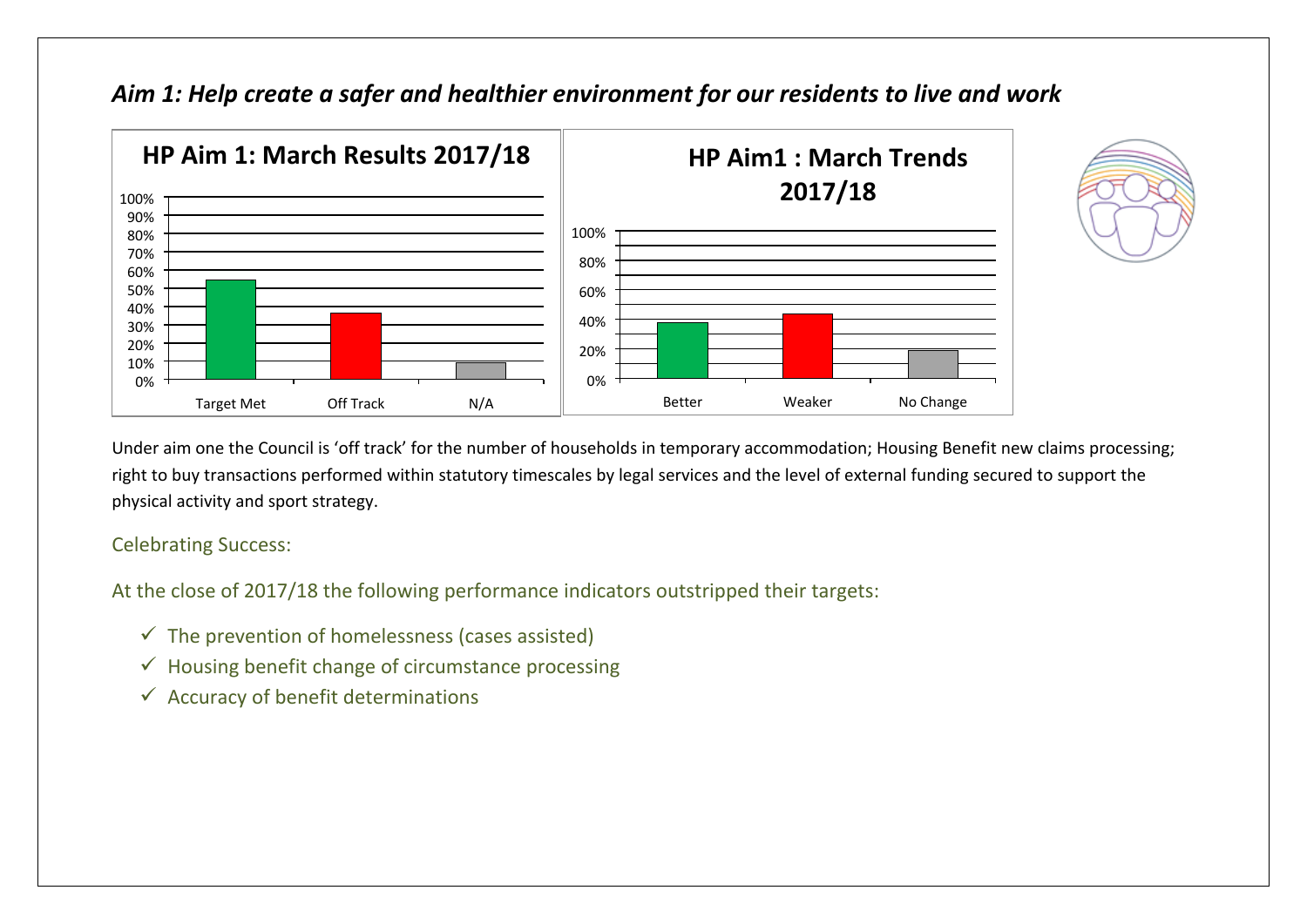# **Corporate Plan Priority Actions – Progress Highlights**

| <b>Priority Action</b>                                                                                                                                                           | <b>Status</b> | <b>Commentary – March</b>                                                                                                                                                                                                                                                                                                                                                                                                                                                                                                                                                                                                                                                                                                                                                                                                                                                                                                                                                                                                                                                                                                                                |
|----------------------------------------------------------------------------------------------------------------------------------------------------------------------------------|---------------|----------------------------------------------------------------------------------------------------------------------------------------------------------------------------------------------------------------------------------------------------------------------------------------------------------------------------------------------------------------------------------------------------------------------------------------------------------------------------------------------------------------------------------------------------------------------------------------------------------------------------------------------------------------------------------------------------------------------------------------------------------------------------------------------------------------------------------------------------------------------------------------------------------------------------------------------------------------------------------------------------------------------------------------------------------------------------------------------------------------------------------------------------------|
| Continue to influence the provision of accessible health and<br>social care services through the Council's Scrutiny work<br>programme                                            |               | North Derbyshire CCG - an update was made to Committee Feb<br>18 (better care closer to home and Improvement and Financial<br>plans) which was noted and further update welcomed.<br>Tameside and Glossop CCG - Urgent Care Consultation- Nov 17.<br>Committee considered proposed options for future delivery of<br>urgent care but did not make a specific resolution. The Adult<br>Care portfolio holder from Tameside MBC attended a meeting in<br>October to review the intermediate care provision and this has<br>been added to the work programme.<br>Derbyshire Fire & Rescue - consultation around a review of<br>systems and ways of working at Matlock and Glossop - reps<br>attended the meeting and gave a presentation to members<br>around the review. It was agreed that the Chair respond to the<br>consultation based on the discussion at the meeting, which has<br>been done. An update in 6 months was requested which has<br>been added to the work programme.<br>Apr Meeting - EMAS the service delivery manager for<br>Derbyshire will be attending to provide members with an update<br>on activity within the High Peak area. |
| Undertake detailed process benchmarking with high<br>performing / low cost councils with a view to identifying<br>value for money improvements for Housing Benefit<br>processing |               | Corporate Plan Priorities and Annual report findings shared with<br>senior managers. This has kick started the benchmarking<br>activities and the Information Team have provided background<br>data packs to facilitate process benchmarking by Managers in<br>conjunction with their Finance Business Partners. Service is a<br>member of a county-wide managers' forum looking at benefits<br>performance and measures. Post service review our costs have<br>greatly reduced and when the latest figures are available will be<br>completing site visits to partners.                                                                                                                                                                                                                                                                                                                                                                                                                                                                                                                                                                                 |
| Complete and implement a Housing Management and<br>Revenue Plan                                                                                                                  |               | 30 year plan to be updated in next couple of months to include<br>stock condition information. Stock condition survey now<br>complete - currently being validated and financially assessed.                                                                                                                                                                                                                                                                                                                                                                                                                                                                                                                                                                                                                                                                                                                                                                                                                                                                                                                                                              |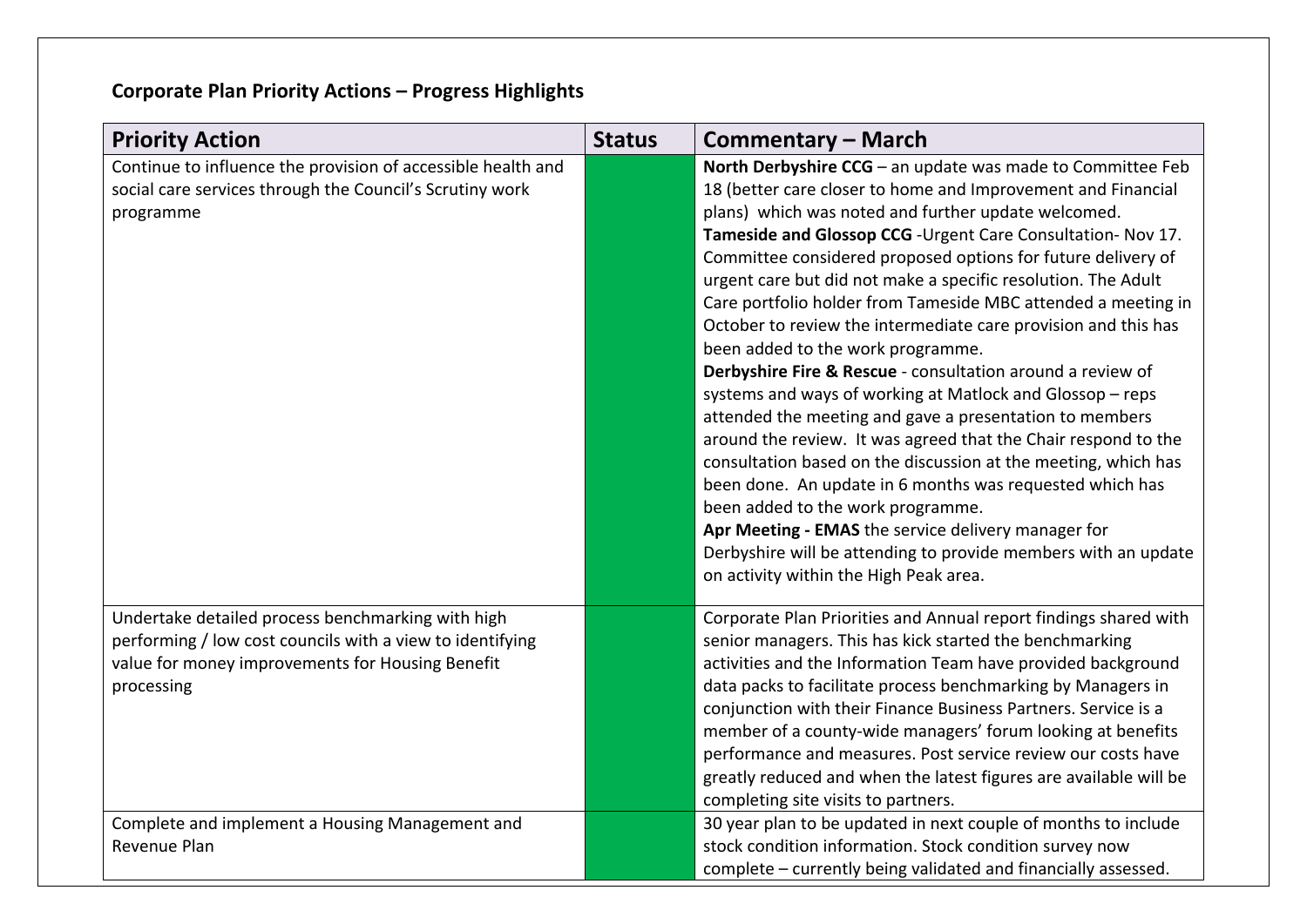| <b>Priority Action</b>                                                                                                                                                                                                               | <b>Status</b> | Commentary – March                                                                                                                                                                                                                                                                                                                                                                                                                                                                                                                                                                  |
|--------------------------------------------------------------------------------------------------------------------------------------------------------------------------------------------------------------------------------------|---------------|-------------------------------------------------------------------------------------------------------------------------------------------------------------------------------------------------------------------------------------------------------------------------------------------------------------------------------------------------------------------------------------------------------------------------------------------------------------------------------------------------------------------------------------------------------------------------------------|
|                                                                                                                                                                                                                                      |               | £625k savings target achieved in 2017/18. Systems Review has<br>concluded - OHMS has now been upgraded. Training is currently<br>being rolled out. External support engaged to support on HRA<br>review, focusing on processes and prioritising the finalisation of<br>a rent policy (including all sources of income). Rent and other<br>charges proposals now approved at Full Council. Rent letters<br>issued. Additional income to be offset against financial<br>improvement plan. Repairs - members agreed to explore<br>options. Sheltered housing review has been produced. |
| Implement the Council's new sport and physical activity<br>strategy and carry out research into nil cost facility provision<br>being achieved by other councils; in order to achieve<br>improved health and value for money outcomes |               | The appointed consultants have submitted the final reports and<br>draft recommendations for consideration. Discussions with key<br>members from both authorities taking place over the coming<br>months to consider the conclusions and recommendations<br>within the reports. Agreement in principal with members for<br>way forward.                                                                                                                                                                                                                                              |
| Review and improve our relationships with Strategic Partners                                                                                                                                                                         |               | We have received the draft report from the consultant. Matrix /<br>independent review being looked at by Democratic and<br>Community Services Manager. Partnership definition agreed,<br>partnerships identified, recommendations drafted.                                                                                                                                                                                                                                                                                                                                          |
| Undertake a review of the current CCTV system to look at its<br>cost-effectiveness in preparation for the expiry of the<br>maintenance contract in early 2018                                                                        |               | Revised scrutiny reports are being prepared for consideration by<br>Councillors. These will hopefully go through the next committee<br>cycle. In the meantime, the current monitoring and maintenance<br>contracts have been extended for a further 6 months.                                                                                                                                                                                                                                                                                                                       |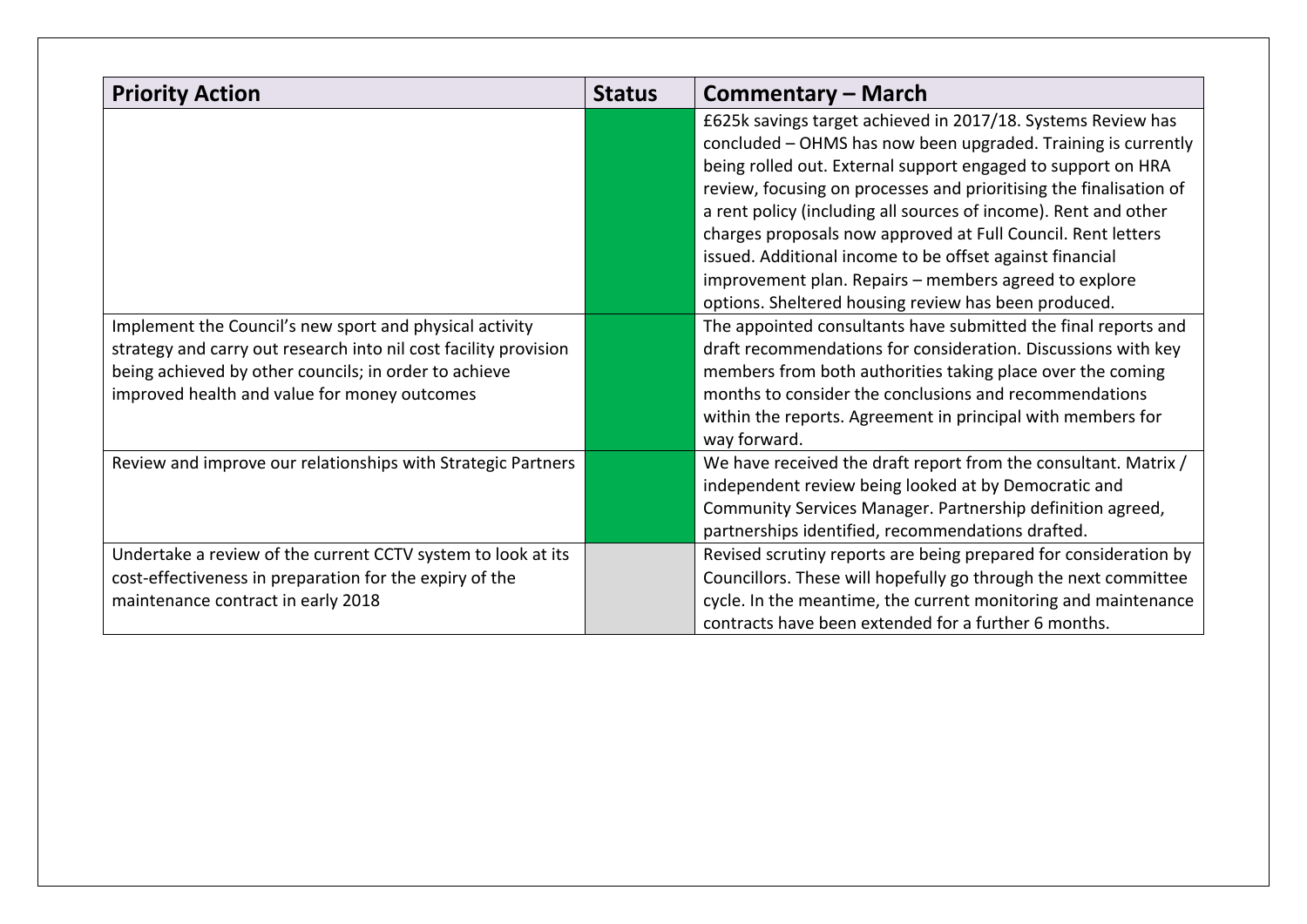

### *Aim 2: Meet financial challenges and provide value for money*



Aim two is the home of our 'effective use of assets' objective and therefore the home of our housing stock measures, which make up five of the 12 'off track' measures above. Sickness absence exceeded its 7 days target at High Peak by more than 5 days (12.16 days lost per FTE) due to long term cases, several of which are now resolved.

#### Celebrating Success:

At the close of 2017/18 the following performance indicators outstripped their targets:

 $\checkmark$  reduction in workplace accidents, twitter followers, press releases used, channel shift contacts, IT system and network availability, procurement activity on forward plan, council tax and nndr collected, internal audit recommendations implemented on time, FOI requests dealt with on time, complaints dealt with within 10 working days, repeat complaints, invoices paid within terms, reduced sundry debt, non priority repairs undertaken by appointment and on-contract spend.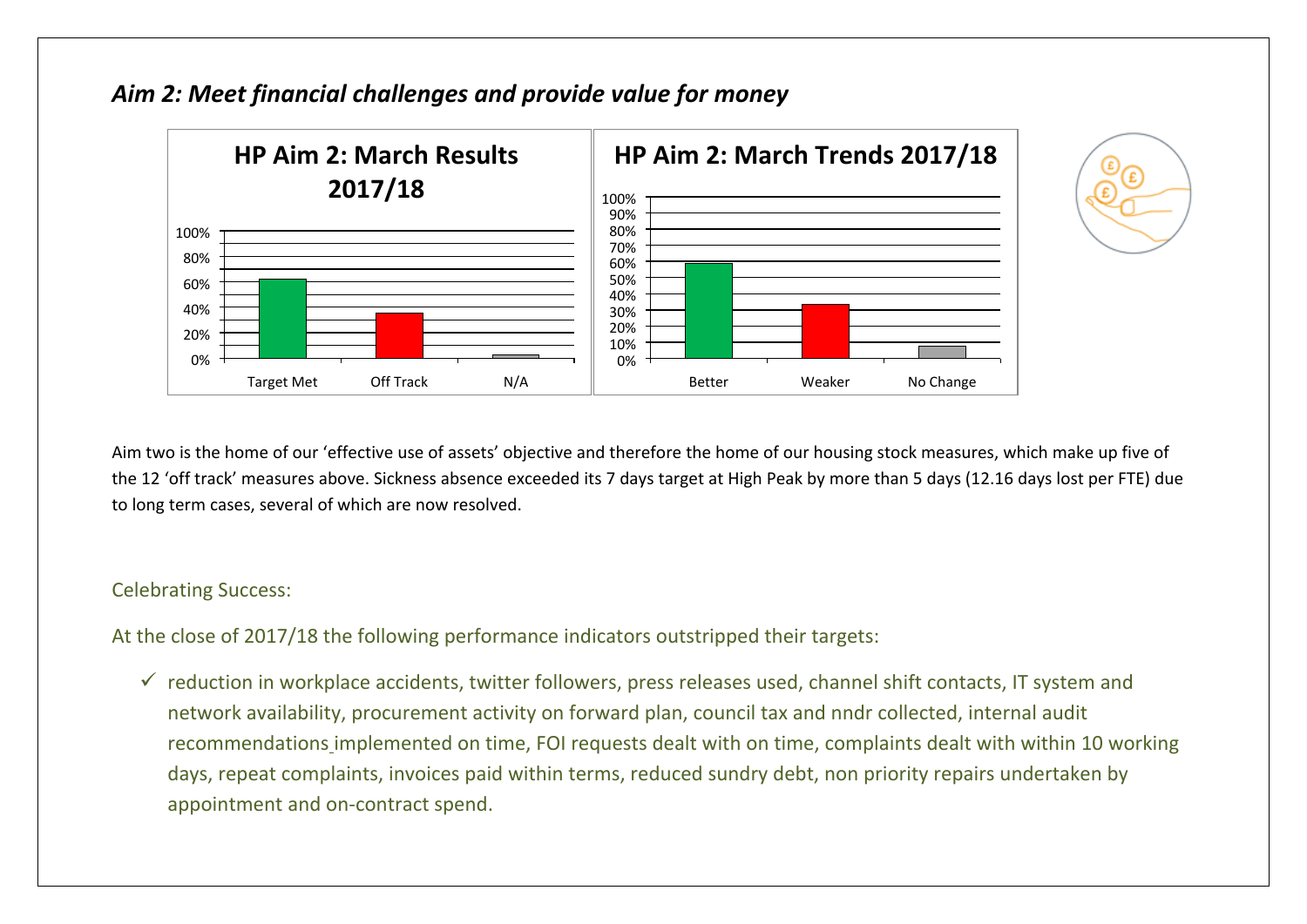# **Corporate Priority Actions – Progress Highlights**

| <b>Priority Action</b>                   | <b>Status</b> | <b>Commentary - March</b>                                                                                     |
|------------------------------------------|---------------|---------------------------------------------------------------------------------------------------------------|
| Deliver the Channel Shift Programme      |               | Digital Portal Launched July 2017 and CRM now switched off. Benefit claims are                                |
|                                          |               | now between 99.5 % and 100% online for both authorities and are integrated into                               |
|                                          |               | the Civica back office system. Changes in Circumstances are 100% online. All                                  |
|                                          |               | Council tax discounts and exemptions are available online. Approx. 98% of all other                           |
|                                          |               | benefit forms are available online. Benefits / Savings analysis from programme                                |
|                                          |               | being evaluated. Phase Two of the Digital Portal project is on track. Findings of the                         |
|                                          |               | CGI review to be included. Environmental reporting app being explored.                                        |
| Benchmark and review the Council's       |               | Action Completed.                                                                                             |
| approach to customer complaints as part  |               | Complaints system configuration is complete and all enhancements/improvements                                 |
| of the introduction of a new automated   |               | are now in place. Final testing and trials successfully completed. Manager training                           |
| management system for complaint          |               | schedule completed.                                                                                           |
| handling and reporting                   |               | System went live across both Councils from 01/04/18.                                                          |
| Develop and implement a plan to identify |               | All income generation challenge meetings have been completed, a target has been                               |
| new and innovative ways of generating    |               | included as part of the new efficiency and rationalisation strategy $2017/18 - 20/21$ .                       |
| income                                   |               | Various streams:                                                                                              |
|                                          |               | Commercial properties- Mandates to be produced, assessment taking place,                                      |
|                                          |               | working through project plan. Industrial units will be ready for re-letting following<br>procurement process. |
|                                          |               | Fees and charges- Car Parking income and all inflationary increases approved at Full<br>Council.              |
|                                          |               | Advertising/Sponsorship - Project put back by 8 weeks. Policy to be produced and                              |
|                                          |               | any political implications considered.                                                                        |
|                                          |               | Affordable housing - Chase Your Housing for update on Business Plan review and                                |
|                                          |               | October Maturity of £7m                                                                                       |
|                                          |               | Empty Homes- Project manager appointed, working group met in Jan to consider                                  |
|                                          |               | strategy action plan progress.                                                                                |
| Refresh and implement the Asset          |               | Land disposal to be included under project. List of sites (from accelerated housing                           |
| Management Plan, including a review of   |               | delivery programme). Meeting to take place re 30 yr. asset management plan.                                   |
| public estate, and ensure adequate       |               | Working group established and new approach to be agreed. The improvement                                      |
| facilities management arrangements are   |               | programme will be produced prior to the MTFP in Feb 18.                                                       |
| in place                                 |               | Executive AMT meeting early 2018 re capital report.                                                           |
|                                          |               |                                                                                                               |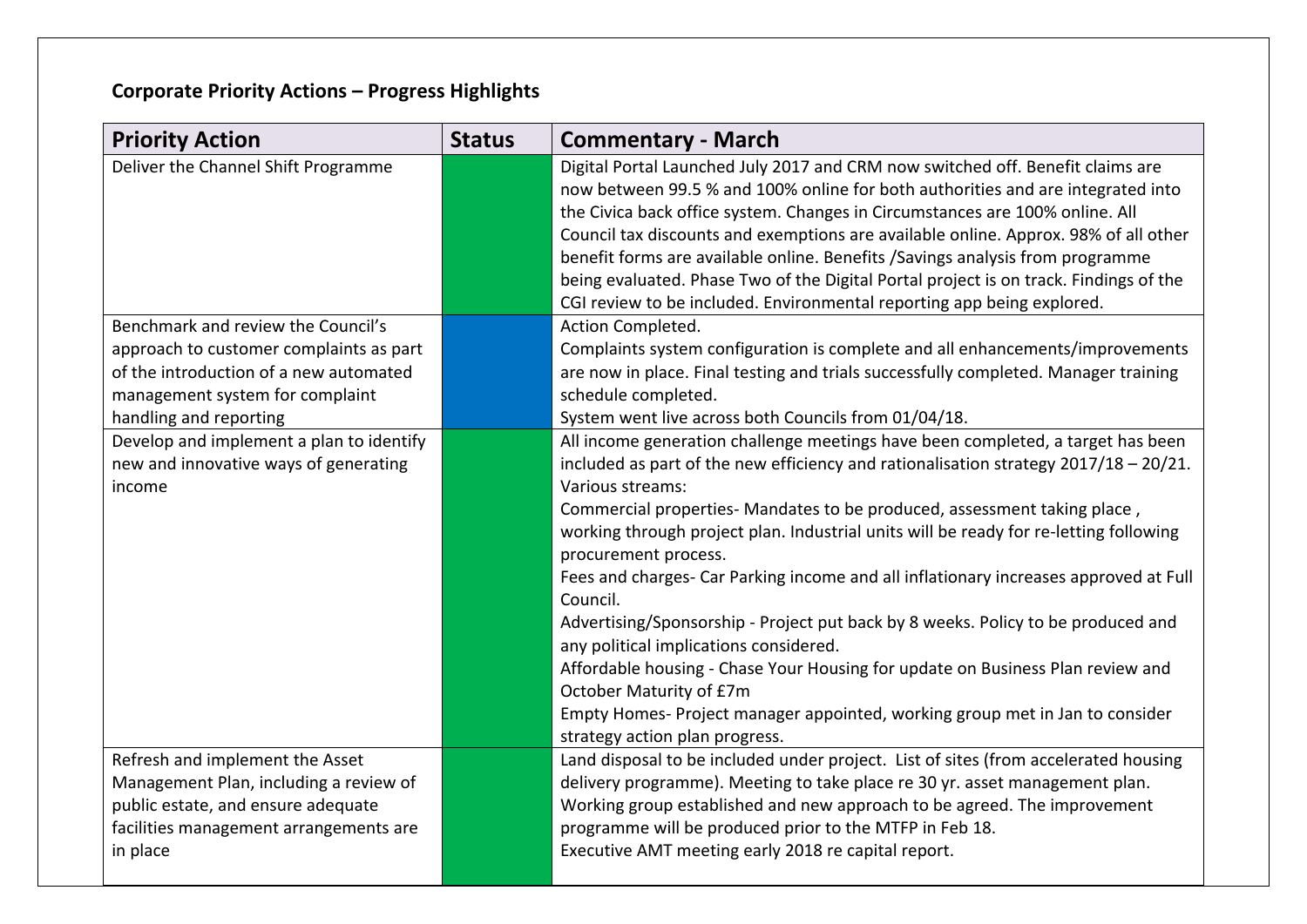## *Aim 3: Support economic development and regeneration*



The Council continues to perform extremely well against the increased targets for speed of processing the three categories of planning application with 100% of major applications determined on time but performance is 'off track' for defending planning appeals. Footfall at the Pavilion Gardens and its trip advisor ratings also came in above target and the town centre vacancy rate stands at a healthy 5.6%.

OPEN

### Celebrating Success:

At the close of 2017/18 the following performance indicators outstripped their targets:

- $\checkmark$  Major, Minor and other planning applications processed on time
- $\checkmark$  Planning pre-app enquiries
- $\checkmark$  Pavilion Gardens footfall and trip advisor rating
- $\checkmark$  Empty town centre shops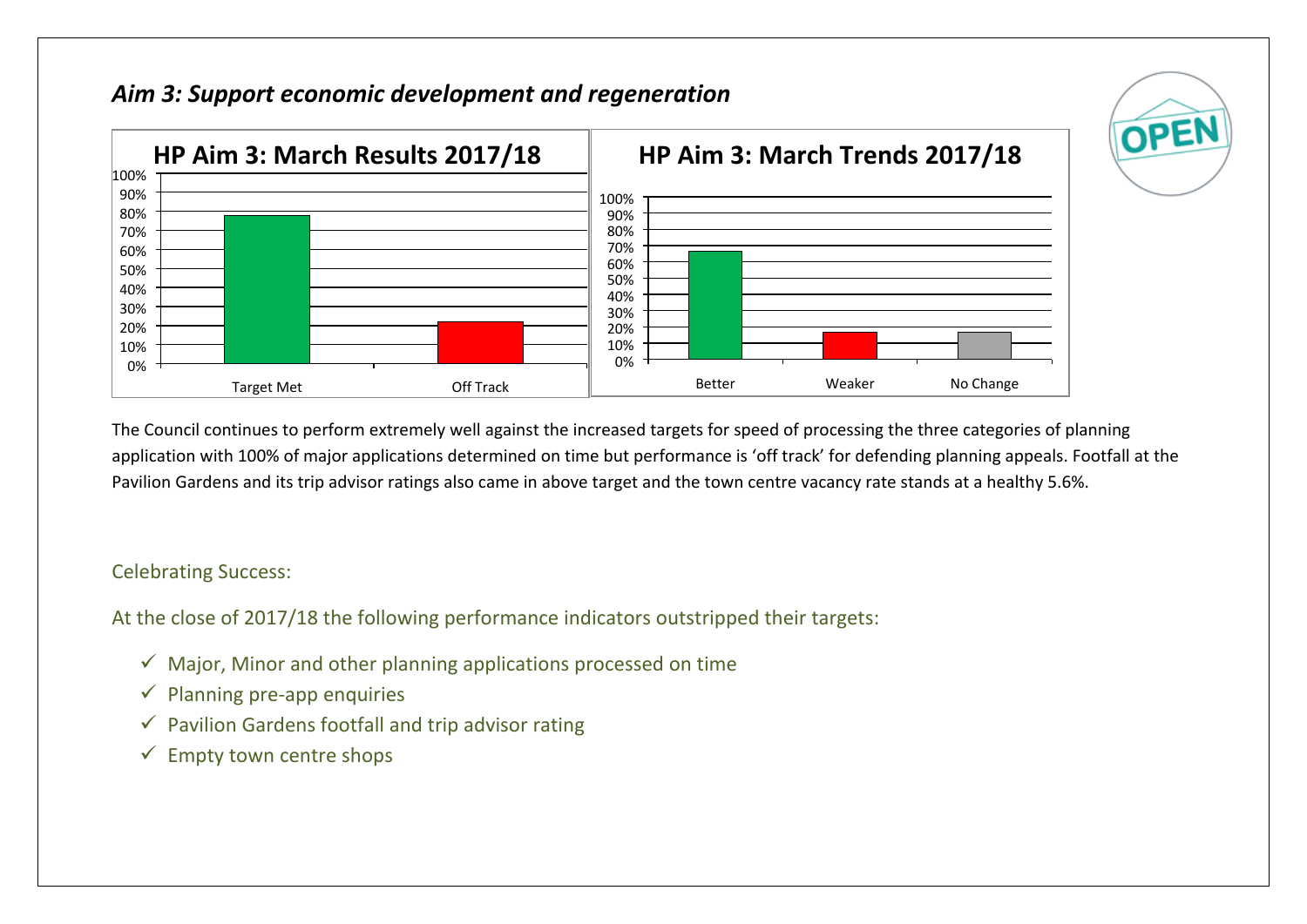# **Corporate Priority Actions – Progress Highlights**

| <b>Priority Action</b>                                                                                                                                                                   | <b>Status</b> | <b>Commentary – March</b>                                                                                                                                                                                                                                                                                                                                                                                                    |
|------------------------------------------------------------------------------------------------------------------------------------------------------------------------------------------|---------------|------------------------------------------------------------------------------------------------------------------------------------------------------------------------------------------------------------------------------------------------------------------------------------------------------------------------------------------------------------------------------------------------------------------------------|
| Market test the commercial operation of<br>the Pavilion Gardens, including a review<br>of the Tourist Information Centre and<br><b>Tourism Service</b>                                   |               | The procurement process is now expected to commence in May 2018.                                                                                                                                                                                                                                                                                                                                                             |
| Together with partners work for the<br>delivery of the Buxton Crescent<br>development                                                                                                    |               | The Crescent Trust is now fully operational. Work on the Pump Room has been<br>completed. The main contract work is ongoing and, as a consequence of more<br>extensive structural problems, will be the subject to contract extensions. 3 month<br>delay. £68k received from HLF for Visitor Economy Strategy.                                                                                                               |
| Support the development of Glossop Halls                                                                                                                                                 |               | The feasibility work on the Victoria Hall/ Arts Centre project is progressing with first<br>stage reports produced and being considered by the project team. The Glossop<br>Creative Industry report was received by the Economy and Growth select<br>Committee. Property Services are putting in place the team to undertake the work<br>on the Glossop Town Hall roof (first stage to come up with a scheme and costings). |
| Support the development of Torr Vale Mill                                                                                                                                                |               | Discussions continue to get all of the parties involved with Torr Vale Mill to agree<br>the terms of a Memorandum of Understanding. Once agreed (including signing off<br>by Historic England), it will be presented to the Council's Executive and DCC's<br>Cabinet. A grant to repair the roof to the main block has been approved by Historic<br>England.                                                                 |
| Undertake detailed process benchmarking<br>with high performing / low cost councils<br>with a view to identifying value for money<br>improvements for Planning application<br>processing |               | In High Peak our Development Control RO costs have reduced from £493k to £302k<br>which places the Council 16th highest out of 36 councils regionally. Performance in<br>determining planning applications is ranked Top for majors, 9th for minors and<br>10th fastest for other applications across the region.                                                                                                            |
| Implement the accelerated housing<br>delivery programme                                                                                                                                  |               | AHDP report was approved by the Executive on 26th April. Consultants are being<br>procured for preparing submissions of outline planning applications for identified<br>sites. A further report will be presented to the Executive in June, aligned with the<br>report to the Asset management group.                                                                                                                        |
|                                                                                                                                                                                          |               | £2m HIF bid for creating a roundabout on A6 to open up access to housing sites in<br>Fairfield and Hogshaw has been successful. Discussions with all relevant land<br>owners and developers as well as DCC and Homes England are on going. Draft grant<br>agreement is awaited.                                                                                                                                              |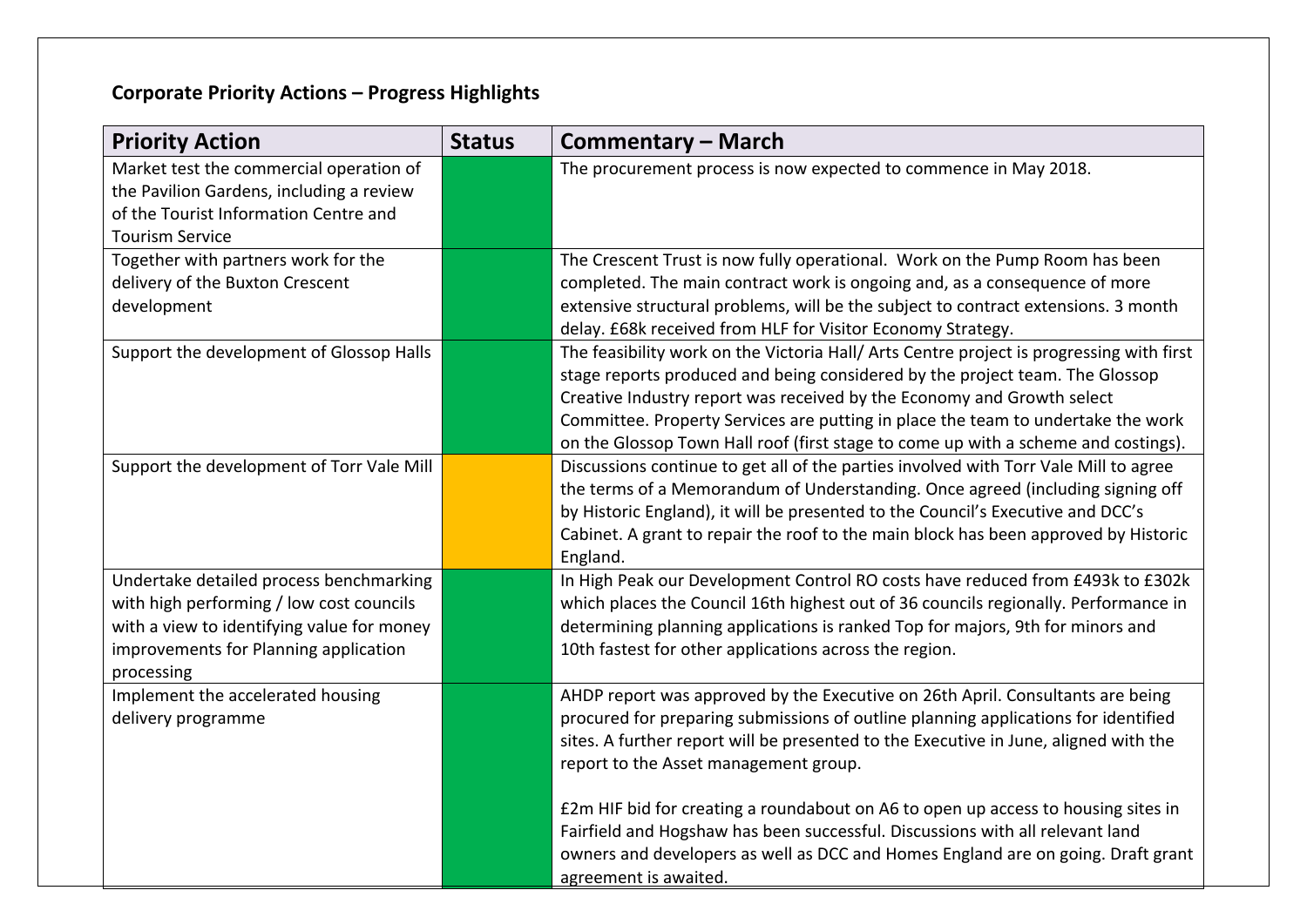| <b>Priority Action</b>             | <b>Status</b> | <b>Commentary – March</b>                                                            |
|------------------------------------|---------------|--------------------------------------------------------------------------------------|
| Implement the accelerated business |               | Programme of Business support being delivered in partnership with D2N2 Growth        |
| growth and employment programme    |               | Hub. A series of events have been organised in partnership with the Growth Hub       |
|                                    |               | including one providing guidance on 'access to finance' to businesses in Glossop     |
|                                    |               | and a workshop on family succession & selling/buying a business in Buxton. Grant     |
|                                    |               | support has been secured for High Peak businesses through Invest to Grow, D2EGF      |
|                                    |               | and LEADER funding. Delivery of employment sites allocated in Local Plan is being    |
|                                    |               | progressed in discussion with land owners, developers and local businesses. A new    |
|                                    |               | web page has been created on the Council website to support local residents who      |
|                                    |               | can help them with job search support and skills development. This links to          |
|                                    |               | benefit/housing and business start up information as well as internal job vacancies. |
|                                    |               | A guide explaining the planning application process for small businesses is being    |
|                                    |               | prepared.                                                                            |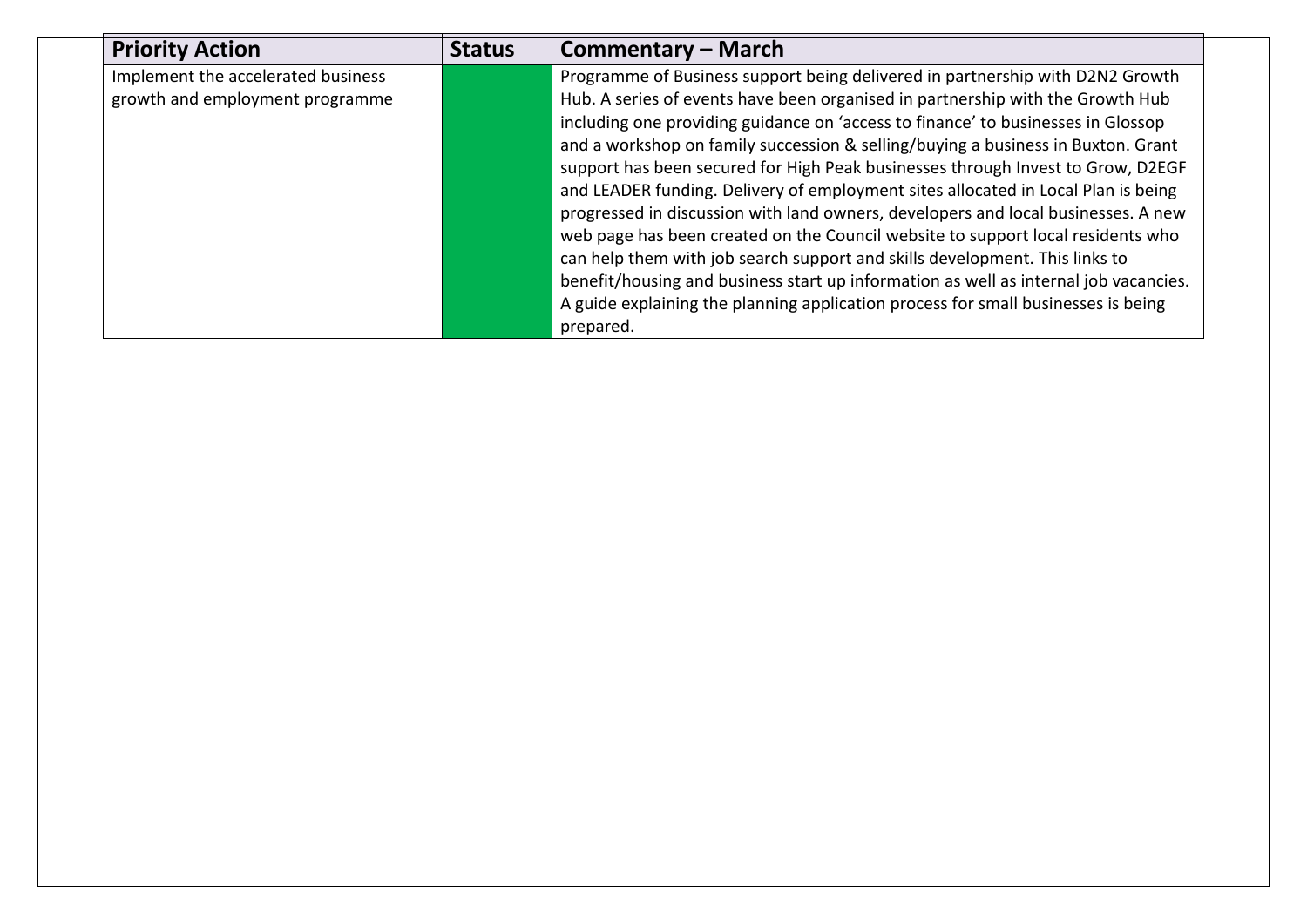# *Aim 4: Protect and Improve the Environment*



Fly-tipping numbers and missed bin rates came in above their targeted levels and we failed to meet the community clean-ups target and volunteer hours. Nevertheless, aim four remains a very strong area of delivery with the vast majority of targets being met.

#### Celebrating Success:

At the close of 2017/18 the following performance indicators outstripped their targets:

- $\checkmark$  Environmental enforcements
- $\checkmark$  Paper consumption
- $\checkmark$  Residual household waste levels (estimated),
- $\checkmark$  Environmental Fixed Penalty Notices Issued
- $\checkmark$  New pest control contracts
- $\checkmark$  Street cleanliness standards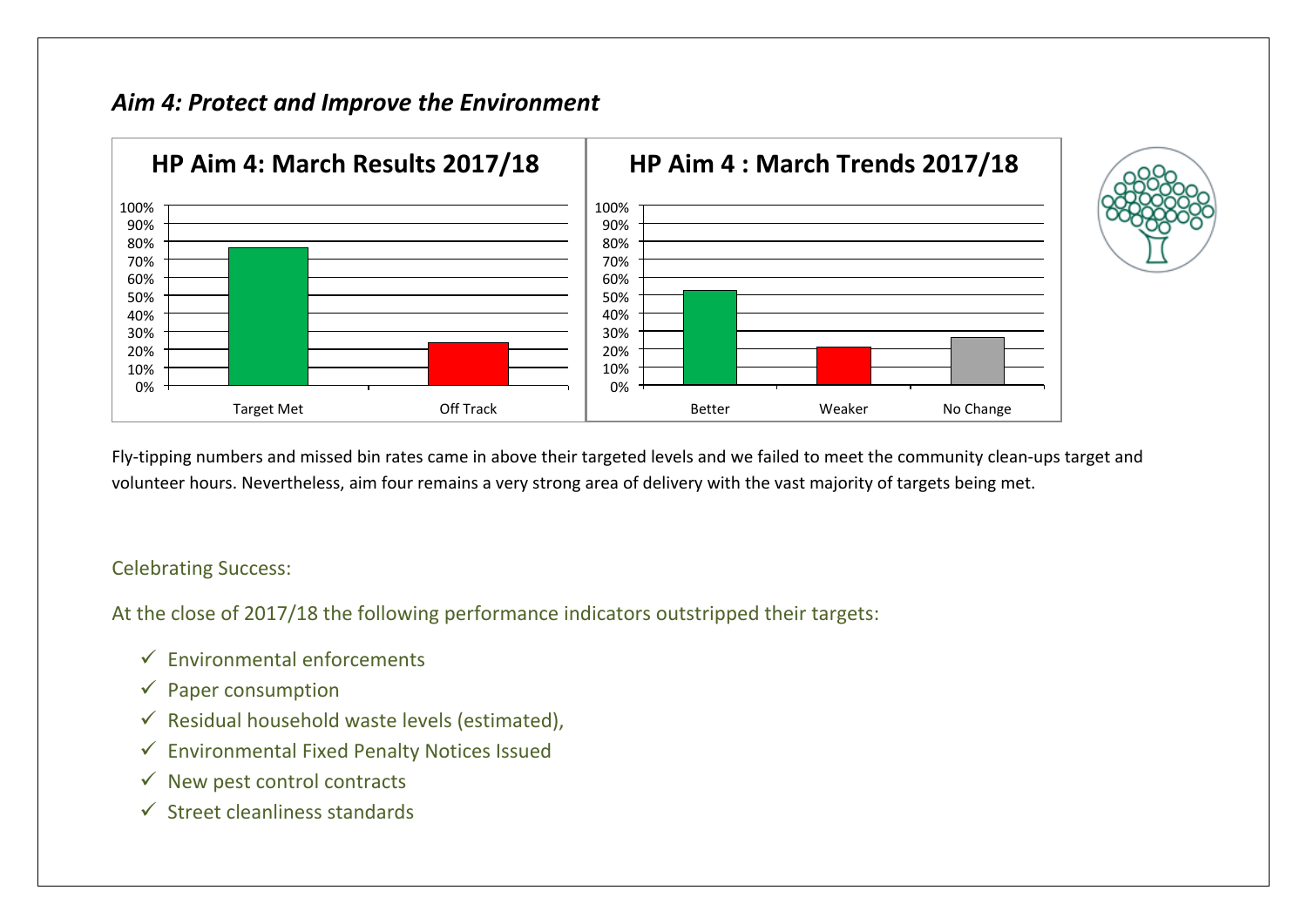# **Corporate Priority Actions – Progress Highlights**

| <b>Priority Action</b>                                                                                                                                 | <b>Status</b> | Commentary – March                                                                                                                                                                                                                                                                                                                                                                                                                                                                                                                                                                                                                                                                                                                                                                                               |
|--------------------------------------------------------------------------------------------------------------------------------------------------------|---------------|------------------------------------------------------------------------------------------------------------------------------------------------------------------------------------------------------------------------------------------------------------------------------------------------------------------------------------------------------------------------------------------------------------------------------------------------------------------------------------------------------------------------------------------------------------------------------------------------------------------------------------------------------------------------------------------------------------------------------------------------------------------------------------------------------------------|
| Work with ANSA and Cheshire East to<br>launch Alliance Environmental Services<br>Ltd, our new joint venture company, to                                |               | Alliance Environmental Services has been established and phase 1 (the transfer of<br>current Veolia contract to AES) is complete. A plan for phase 2 is being developed.<br>Next focus is SMDC waste including associated fleet services for approx. July 2018.                                                                                                                                                                                                                                                                                                                                                                                                                                                                                                                                                  |
| deliver waste, streets and grounds<br>maintenance services on behalf of the<br>Council in order to achieve improved<br>performance and value for money |               | PID under development to be agreed at next project board Feb 18. Report due Feb<br>on next cycle setting our proposals for stage 2.                                                                                                                                                                                                                                                                                                                                                                                                                                                                                                                                                                                                                                                                              |
| outcomes.                                                                                                                                              |               |                                                                                                                                                                                                                                                                                                                                                                                                                                                                                                                                                                                                                                                                                                                                                                                                                  |
| Establish a developer open space<br>contributions plan                                                                                                 |               | An Open Space Audit and Playing Pitch Strategy have been completed. In addition<br>Operational Services have proposed a revised method for calculating developer<br>contributions for play, open space and sport / recreation facilities. This proposed<br>method is currently being considered by the Councils' appointed consultants who<br>are working with the planning policy team as part of the Local Plan process. Subject<br>to approval a Supplementary Planning Document (SPD) for developer contributions<br>will be worked up in June 2018 using these proposed calculations and methods.<br>This will provide guidance for developers on the expected contributions they will<br>have to make towards play, open space and sport / recreation facility provision as<br>part of local developments. |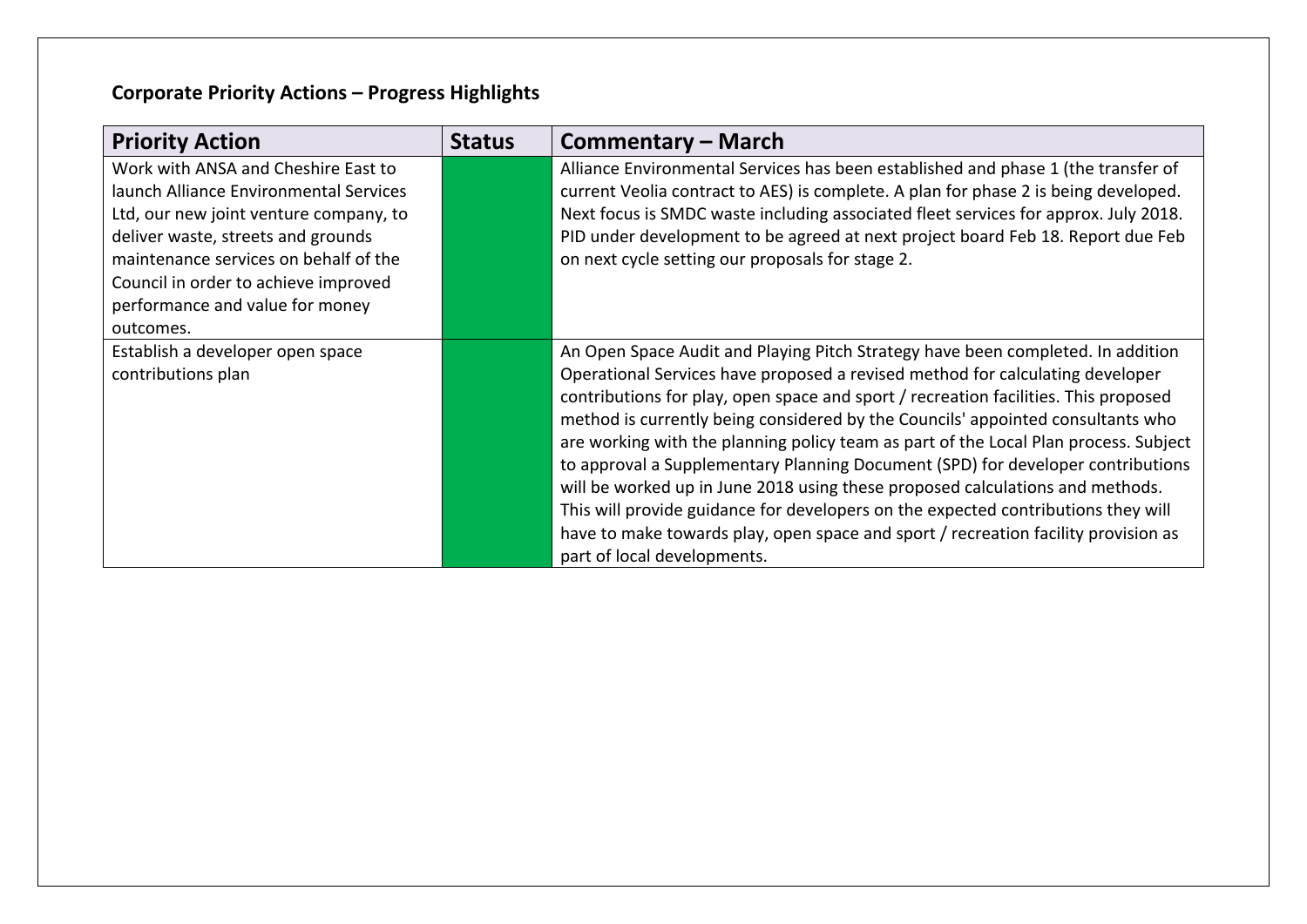# **Customer Feedback Complaints**

The Council received a total of 67stage one complaints across 15 service areas during the period January to March 2018. This is a decrease in the total number of complaints compared to the same period last year when we received 82. Waste received the greatest proportion with 25 complaints (37%). We have set a de minimus of <3 for complaint reporting. Shown below are the service areas exceeding this level:





# **Stage 2 & 3 Complaints**

In Quarter 4, four complaints were dealt with at Stage 2 and one at Stage 3.

| <b>Stage 2</b>                | <b>Complaint</b>                                                              | <b>Comments</b>                     | <b>Upheld?</b>    |
|-------------------------------|-------------------------------------------------------------------------------|-------------------------------------|-------------------|
| <b>Housing</b><br>Tenancy     | Complaint about a<br>member of the Housing<br>department.                     | All processes<br>followed correctly | Stage 1<br>upheld |
| Planning                      | Unhappy with planning<br>decision                                             | All processes<br>followed correctly | Stage 1<br>upheld |
| Customer<br><b>Services</b>   | Unhappy that no<br>response to 2 council<br>tax enquiries                     | All processes<br>followed correctly | Stage 1<br>upheld |
| Waste                         | No black bin collection,<br>no green bin collection<br>the following week     | All processes<br>followed correctly | Stage 1<br>upheld |
| Stage 3                       |                                                                               |                                     |                   |
| <b>Housing</b><br>Operational | Ongoing issues with<br>repairs regarding leak<br>and damp through<br>ceiling. | All processes<br>followed correctly | Stage 2<br>upheld |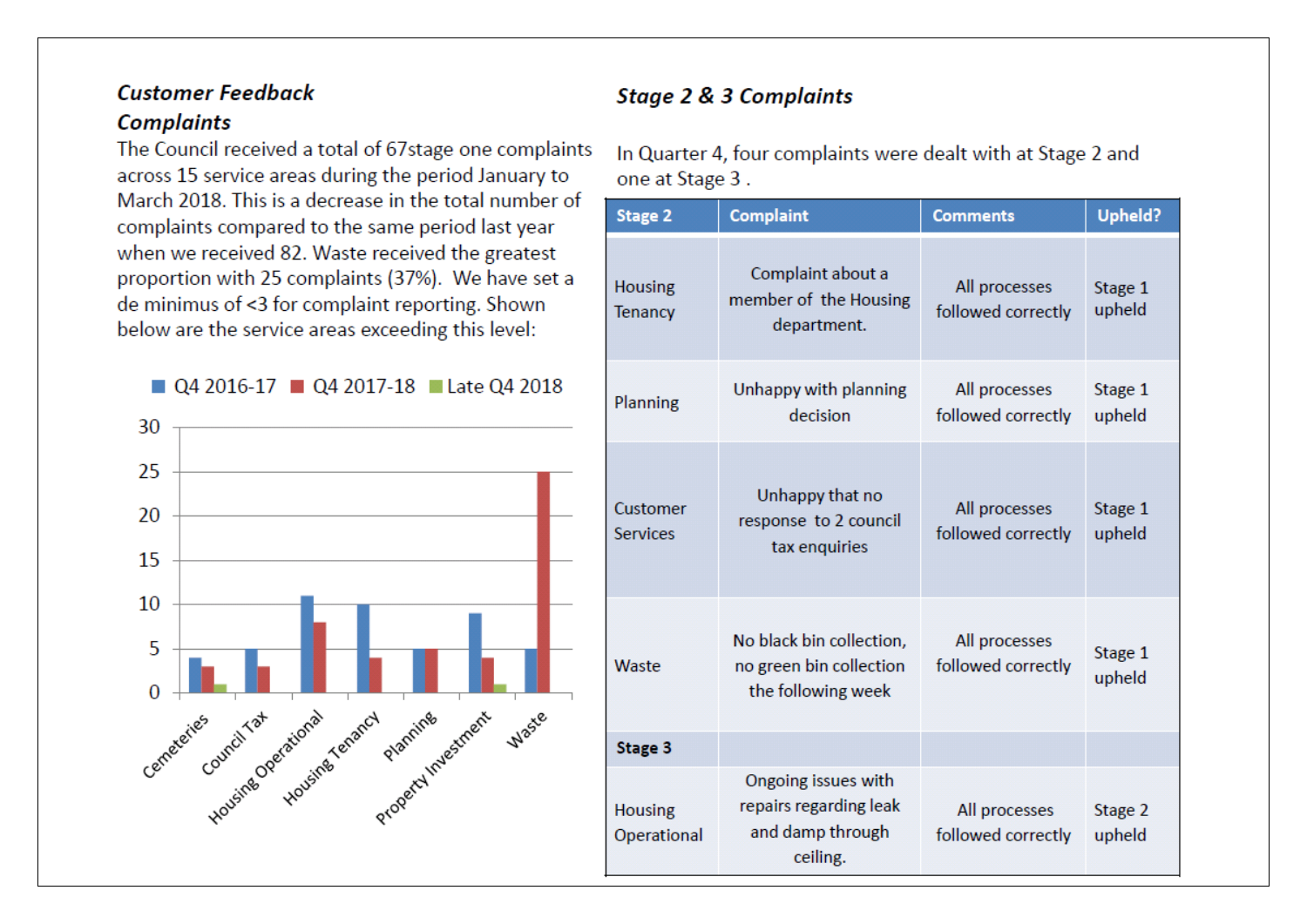### Performance

Shown in the table below is the current performance together with the performance for the same period last year. There has been no change in the trends for repeat complaints or response rates.



#### **Key Outcomes**

- . Assets put a temporary measure in place for the cleaning of Buxton toilets following an issue with staffing.
- H & S assessment completed for shutters which are no longer used as they are too heavy for the operative to lift.
- . Bin collection address was not on the rural round and was missed, now amended.

Ombudsman Decisions The Council received 2 Ombudsman decisions in Quarter 4: one was not upheld no maladministration; the other was closed after initial enquiries - no further action.

Compliments and Comments There were 91 comments and 42 compliments captured during Q4:

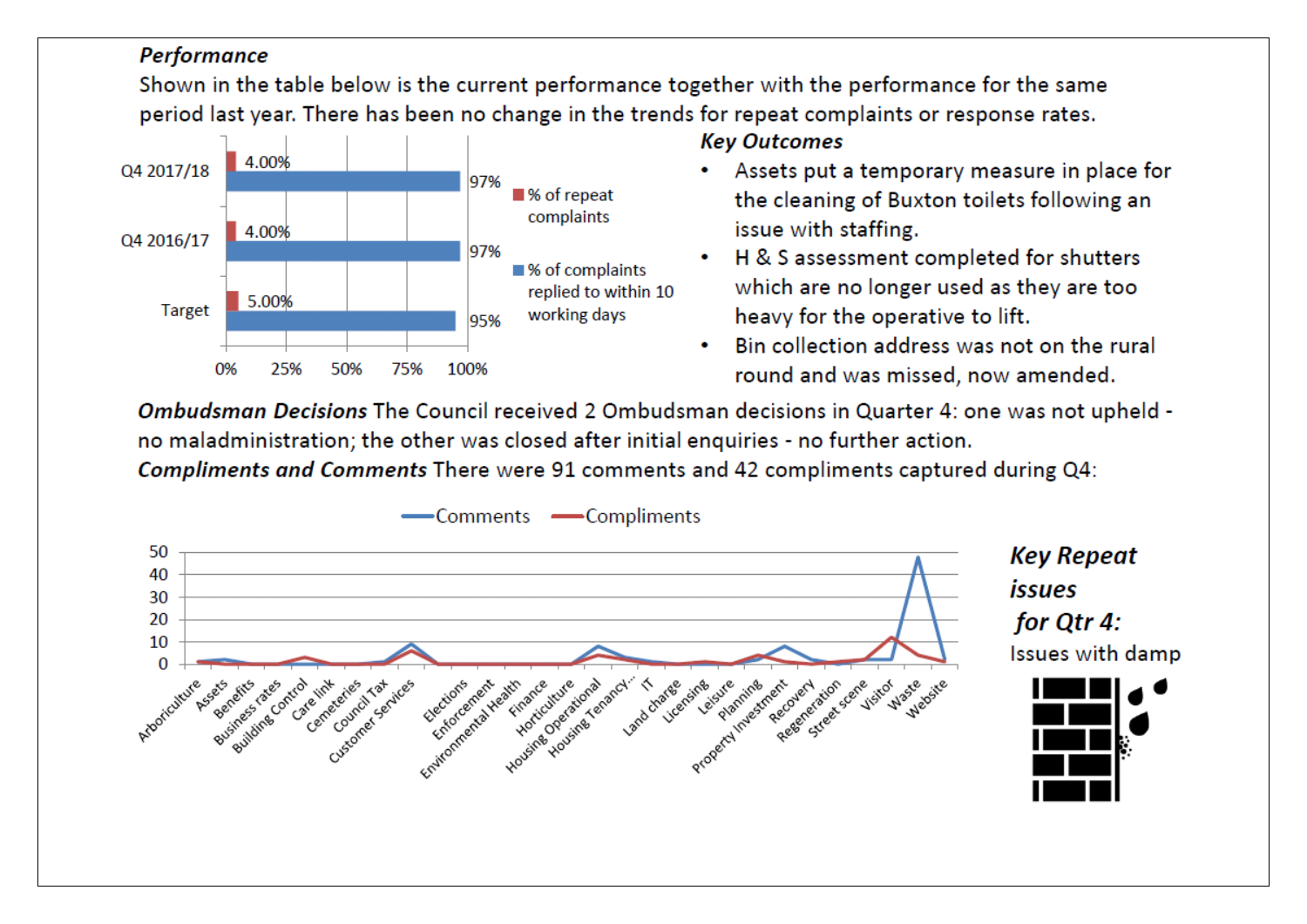# Areas for Improvement: 2017/18 Outturn

| <b>Measure of Success (PI)</b>                                                                 | Aim / Objective                                                            | <b>Service Lead</b>                           | <b>Target</b><br>2017/18             | <b>Result</b><br>2017/18 | <b>Service Manager Commentary (reasons for</b><br>performance / SMART actions to improve)                                                                                                                                                                                                                                                                                                                                                                         |
|------------------------------------------------------------------------------------------------|----------------------------------------------------------------------------|-----------------------------------------------|--------------------------------------|--------------------------|-------------------------------------------------------------------------------------------------------------------------------------------------------------------------------------------------------------------------------------------------------------------------------------------------------------------------------------------------------------------------------------------------------------------------------------------------------------------|
| Time taken to process new<br>housing benefit claims                                            | Aim 1: Fit for purpose<br>housing stock that meets<br>the needs of tenants | <b>Head of Customer</b><br><b>Services</b>    | 18 days                              | 19.01 days               | Although this target has not been met for 17/18 the<br>performance has improved from 19.2 days last<br>year. New Claims processes, online forms, Risk<br>Based Verification and the customer portal have<br>also been implemented over the last 12 months.                                                                                                                                                                                                        |
| Households in temporary<br>accommodation                                                       |                                                                            |                                               | 10                                   | 16                       | A full review of all temporary accommodation is<br>being undertaken under the scope of the HRA<br>Project plan.                                                                                                                                                                                                                                                                                                                                                   |
| <b>RTB</b> transactions<br>(applications) completed<br>within statutory timescales<br>(RTB2)   |                                                                            | Legal and Elections<br>Manager                | 100%                                 | 98%                      | 46 out of 47 applications have been completed<br>within timescale.                                                                                                                                                                                                                                                                                                                                                                                                |
| Level of external funding<br>awarded to support the<br>physical activity and sport<br>strategy | Aim 1: Provision of high<br>quality leisure facilities                     | <b>Head of Operational</b><br><b>Services</b> | 33%<br>success<br>rate (£50k<br>min) | Nil                      | 3 applications have been made which have been<br>unsuccessful. One reached stage 2 but was also<br>unsuccessful at the last round in November. A<br>number of local sports clubs have though been<br>successful in attracting small capital grants. One<br>further consortia bid for £300,000 (spread across 3<br>LAs) was submitted in March to support sport and<br>physical activity in target areas of the High Peak<br>and a decision is expected in May 18. |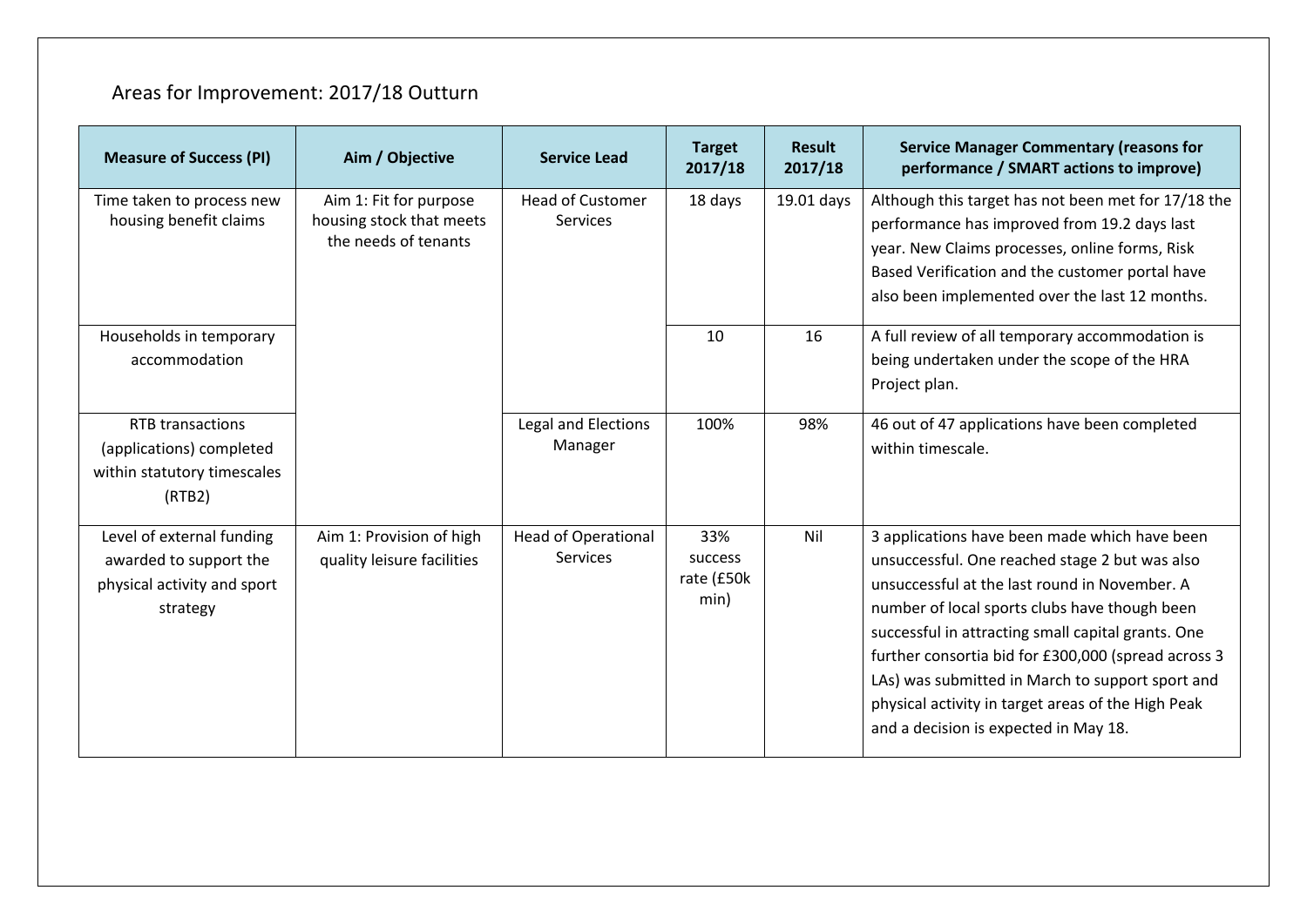| <b>Measure of Success (PI)</b>                                           | Aim / Objective                                             | <b>Service Lead</b>                    | <b>Target</b><br>2017/18 | <b>Result</b><br>2017/18 | <b>Service Manager Commentary (reasons for</b><br>performance / SMART actions to improve)                                                                                                                                                                                                                                                                                                                                                                                                     |
|--------------------------------------------------------------------------|-------------------------------------------------------------|----------------------------------------|--------------------------|--------------------------|-----------------------------------------------------------------------------------------------------------------------------------------------------------------------------------------------------------------------------------------------------------------------------------------------------------------------------------------------------------------------------------------------------------------------------------------------------------------------------------------------|
| Average days sickness<br>absence per FTE                                 | Aim 2:<br>A high performing and well<br>motivated workforce | OD&<br>Transformation<br>Manager       | 7 days                   | 12.16 days               | A significant increase in the number of long term<br>sickness cases has impacted the year end result.<br>The target is being reviewed as the impact of the<br>return of the Housing staff and DLO was not taken<br>into account in 2013, and since its return we have<br>seen an increase in the sickness figures.                                                                                                                                                                            |
| % of responsive repairs for<br>which an appointment was<br>made and kept | Aim 2: More effective use<br>of Council assets              | <b>Head of Operational</b><br>Services | 100%                     | 99.18%                   | The year end result for this PI is slightly off target<br>by 0.82%. However, this relates to only 47 missed<br>appointments out of 5473 appointments that were<br>made. A small number of these were related to the<br>extreme weather conditions during the last 4<br>months of the year.                                                                                                                                                                                                    |
| Average time from request<br>to repair (DLO)                             |                                                             |                                        | 12 days                  | 13.23 days               | The year end result is slightly off track by 1.23 days.<br>However this is a result of a large number of P3 &<br>P4 jobs being reported during the year. As these<br>have a longer target date (P3 - 21days & P4 112<br>days) it affects the average time. The average time<br>taken for completion of jobs in 2017/18 are all<br>within the targets. P1 average 0.14 days (Target 1<br>day), P2 3.70 days (Target 7 days), P3 10.57 (Target<br>21 days) and P4 28.78 days (Target 112 days). |
| % & Number of council<br>owned business units<br>occupied                | Aim 2: More effective use<br>of council assets              | Assets Manager                         | 89.6%<br>(26/29)         | 83%<br>(24/29)           | The shop units are neighbourhood parades on the<br>HRA estates at Fairfield and Winster Mews. There is<br>poor demand for this type of shop unit. A clear<br>investment or redevelopment strategy is required<br>for the remaining vacant units.                                                                                                                                                                                                                                              |
| Average re-let times for<br>council homes                                | Aim 2: More effective use<br>of Council assets              | <b>Head of Customer</b><br>Services    | 28 days                  | 28.9 days                | The changes we have made have reduced the void<br>turnaround significantly enabling us to reduce the<br>target going forwards to 25 days. Average re-let<br>time excluding hard-to-lets was 23 days.                                                                                                                                                                                                                                                                                          |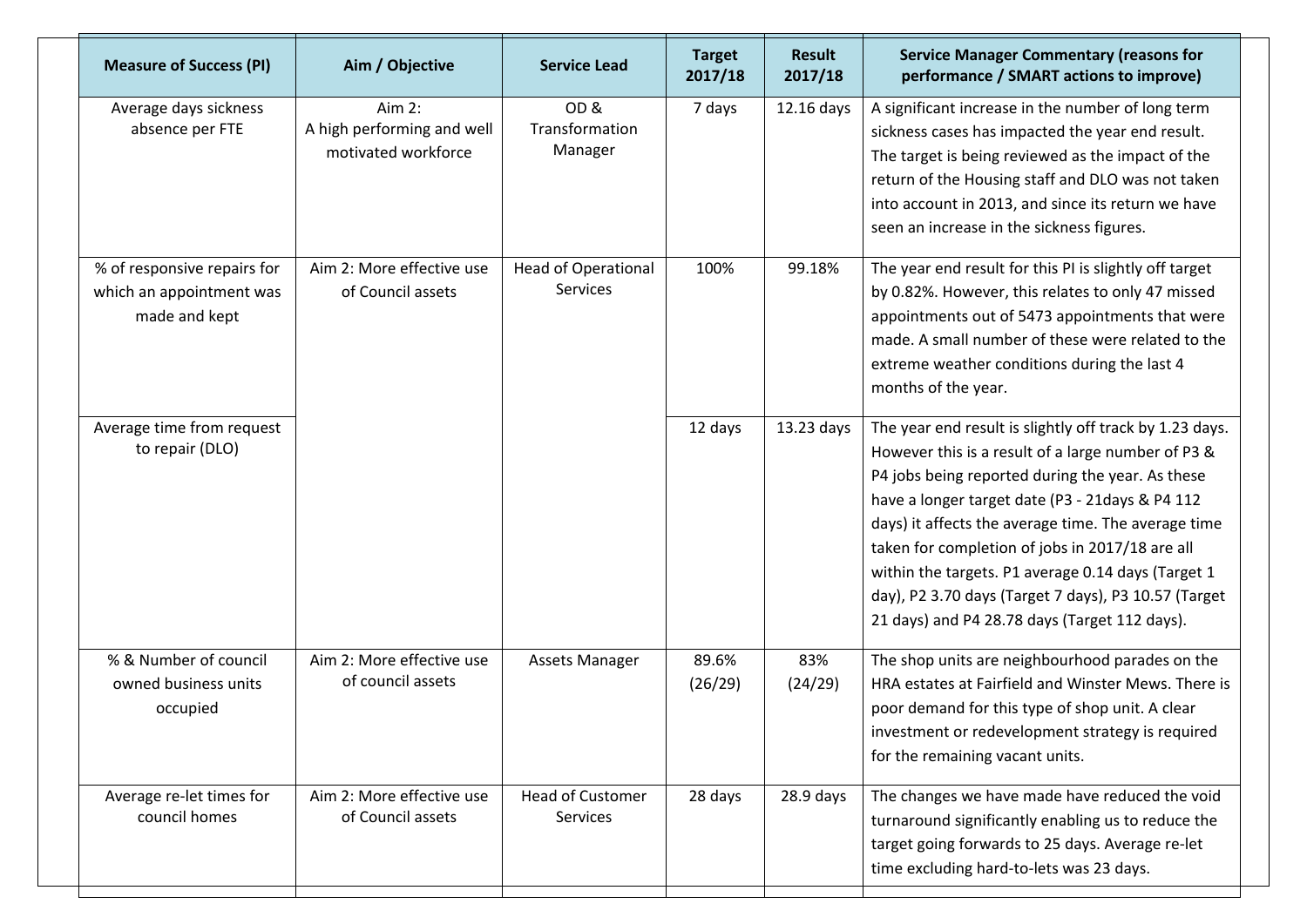| <b>Measure of Success (PI)</b> | Aim / Objective                                | <b>Service Lead</b>        | <b>Target</b><br>2017/18 | <b>Result</b><br>2017/18 | <b>Service Manager Commentary (reasons for</b><br>performance / SMART actions to improve) |
|--------------------------------|------------------------------------------------|----------------------------|--------------------------|--------------------------|-------------------------------------------------------------------------------------------|
| % Rent loss due to vacant      |                                                |                            | 0.86%                    | 1.04%                    | £175,835 of the rent loss figure relates to hard to                                       |
| stock                          |                                                |                            |                          |                          | let properties in Marian Court, Alma Square and                                           |
|                                |                                                |                            |                          |                          | Church View. A further £28,322 of rent loss relates                                       |
|                                |                                                |                            |                          |                          | to Padfield Main Road and Torr Top Street which                                           |
|                                |                                                |                            |                          |                          | are due to be refurbished and returned into use                                           |
| Income budget variance (GF)    | Aim 2: Effective use of<br>financial and other | Finance and<br>Procurement | +/- 5%                   | 8.3%                     | This is based on Q3 data only at the present time.                                        |
| Expenditure budget variance    | resources to ensure value                      | Manager                    | $+/-5%$                  | 7.7%                     |                                                                                           |
| (HRA)                          | for money                                      |                            |                          |                          |                                                                                           |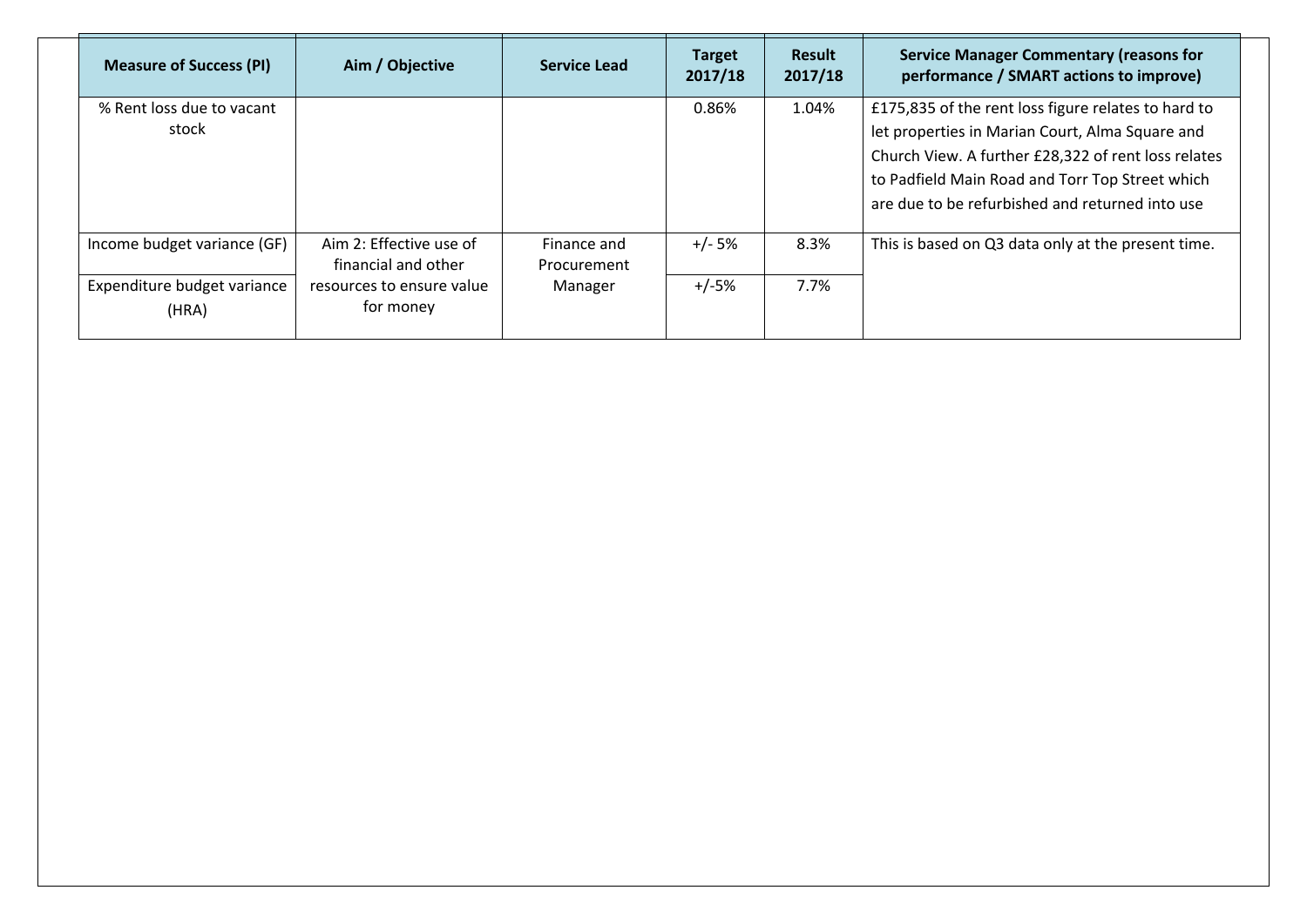| <b>Measure of Success (PI)</b> | Aim / Objective                                                                          | <b>Service Lead</b>                   | <b>Target</b><br>2017/18 | <b>Result</b><br>2017/18 | <b>Service Manager Commentary (reasons for</b><br>performance / SMART actions to improve)                                                                                                                                                                                                                                                                                                                                                                                                                                                                                                                                                                                                                                                                                                                                                                                                                                                                                                                                                                                                                                                                                                                                                                                                                                                                                                                                                                                                                              |
|--------------------------------|------------------------------------------------------------------------------------------|---------------------------------------|--------------------------|--------------------------|------------------------------------------------------------------------------------------------------------------------------------------------------------------------------------------------------------------------------------------------------------------------------------------------------------------------------------------------------------------------------------------------------------------------------------------------------------------------------------------------------------------------------------------------------------------------------------------------------------------------------------------------------------------------------------------------------------------------------------------------------------------------------------------------------------------------------------------------------------------------------------------------------------------------------------------------------------------------------------------------------------------------------------------------------------------------------------------------------------------------------------------------------------------------------------------------------------------------------------------------------------------------------------------------------------------------------------------------------------------------------------------------------------------------------------------------------------------------------------------------------------------------|
| <b>Collection rates: Rent</b>  | Aim 2: Effective use of<br>financial and other<br>resources to ensure value<br>for money | Finance and<br>Procurement<br>Manager | 98.85%                   | 98.22%                   | There has been a downward trend in collection<br>rates since 2013. This coincides with an increased<br>workload as a result of the introduction of welfare<br>reform. Between 2013 to present workload<br>pressures have further increased due to a number<br>of changes, including:<br>- Increased DWP benefit sanctions April 2013<br>- Universal Credit introduced (September 2018)<br>- Court costs increase to £325 in April 2016,<br>resulting in additional arrears chasing work being<br>carried out prior to court applications<br>- Pre-action protocol expanded April 2015 to<br>involve more work being carried out before cases<br>can be entered into court, including putting the<br>onus on staff to ensure tenants are claiming the<br>benefits they are entitled to (includes providing<br>assistance to apply for HB and DHP)<br>- Supporting people funding cut April 2016 resulting<br>in more rent to recover from tenants<br>- County Court closures June 2016 - additional<br>travel time to court and more court dates to attend<br>in the month, as cases are no longer batch listed<br>- Requirement to inform tenants they must attend<br>court, and Court cases now being defended by duty<br>solicitors at Court wef June 2016, resulting in more<br>preparation prior to court to be able to defend<br>cases successfully.<br>- Requirement to seek permission of the court to<br>apply for warrant Dec 2016, increasing workload<br>and prolonging the arrears process up to eviction. |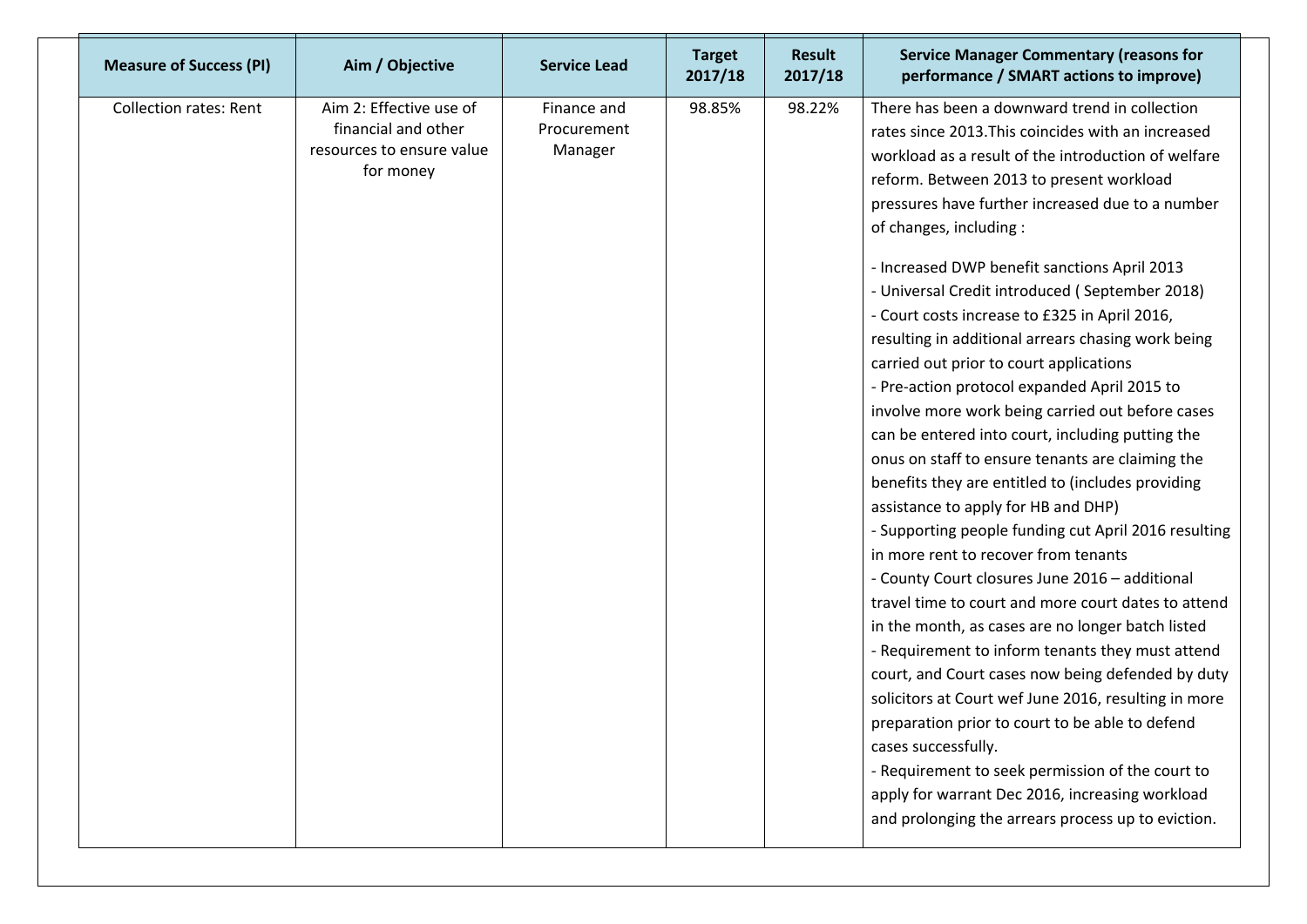| <b>Measure of Success (PI)</b>                                          | Aim / Objective                                                                                | Service Lead                                           | <b>Target</b><br>2017/18 | <b>Result</b><br>2017/18 | <b>Service Manager Commentary (reasons for</b><br>performance / SMART actions to improve)                                                                                                                                                                                                                                                                                                                                                                                                                                                |
|-------------------------------------------------------------------------|------------------------------------------------------------------------------------------------|--------------------------------------------------------|--------------------------|--------------------------|------------------------------------------------------------------------------------------------------------------------------------------------------------------------------------------------------------------------------------------------------------------------------------------------------------------------------------------------------------------------------------------------------------------------------------------------------------------------------------------------------------------------------------------|
| <b>Website Quality: Socitm</b><br><b>Better Connected</b><br>assessment | Aim 2: Easily available<br>services provided right first<br>time                               | OD&<br>Transformation<br>Manager                       | 4 stars                  | 3 stars                  | Part of the Socitm scoring was based on the old<br>website in particular the accessibility. Accessibility<br>in the new website is much improved.                                                                                                                                                                                                                                                                                                                                                                                        |
| Planning appeals - %<br>successfully defended                           | Aim $3:$<br>High quality development<br>and building control with<br>an open for business      | <b>Operations Manager</b><br>- Development<br>Services | 80%                      | 71%                      | Detailed report containing measures to improve<br>performance on planning appeals is going to the<br>next AMT.                                                                                                                                                                                                                                                                                                                                                                                                                           |
| Agent satisfaction with the<br>planning service                         | approach                                                                                       |                                                        | 80%                      | 70%                      | This has improved since last year but uptake of the<br>survey continues to be a problem so feedback is<br>unlikely to be reflective of general opinion. Move to<br>an annual survey planned which will give a more<br>accurate picture.                                                                                                                                                                                                                                                                                                  |
| Number of fly tips (exc sec<br>46 waste)                                | Aim $4$ :<br>Provision of high quality<br>public amenities, clean<br>streets and environmental | Democratic and<br><b>Community Services</b><br>Manager | 380                      | 438                      | Further promotional work and new fly tipping<br>campaigns are planned to encourage responsible<br>waste disposal.                                                                                                                                                                                                                                                                                                                                                                                                                        |
| Missed bins per 100,000<br>collections (exc customer<br>error)          | health                                                                                         | <b>Head of Operational</b><br>Services                 | 35.5                     | 51.13                    | The number of missed collections recorded was<br>severely hampered by external factors in 2017-18.<br>Including changes to the CRM reporting system in<br>June 2017 when the numbers of reports increased<br>considerably as a result of self serve channels being<br>used more regularly. In addition bad weather has<br>affected collections in the last four months<br>resulting in the outturn figure being the worse<br>recorded since 2015-16 when collections including<br>those where the customer was at fault were<br>counted. |